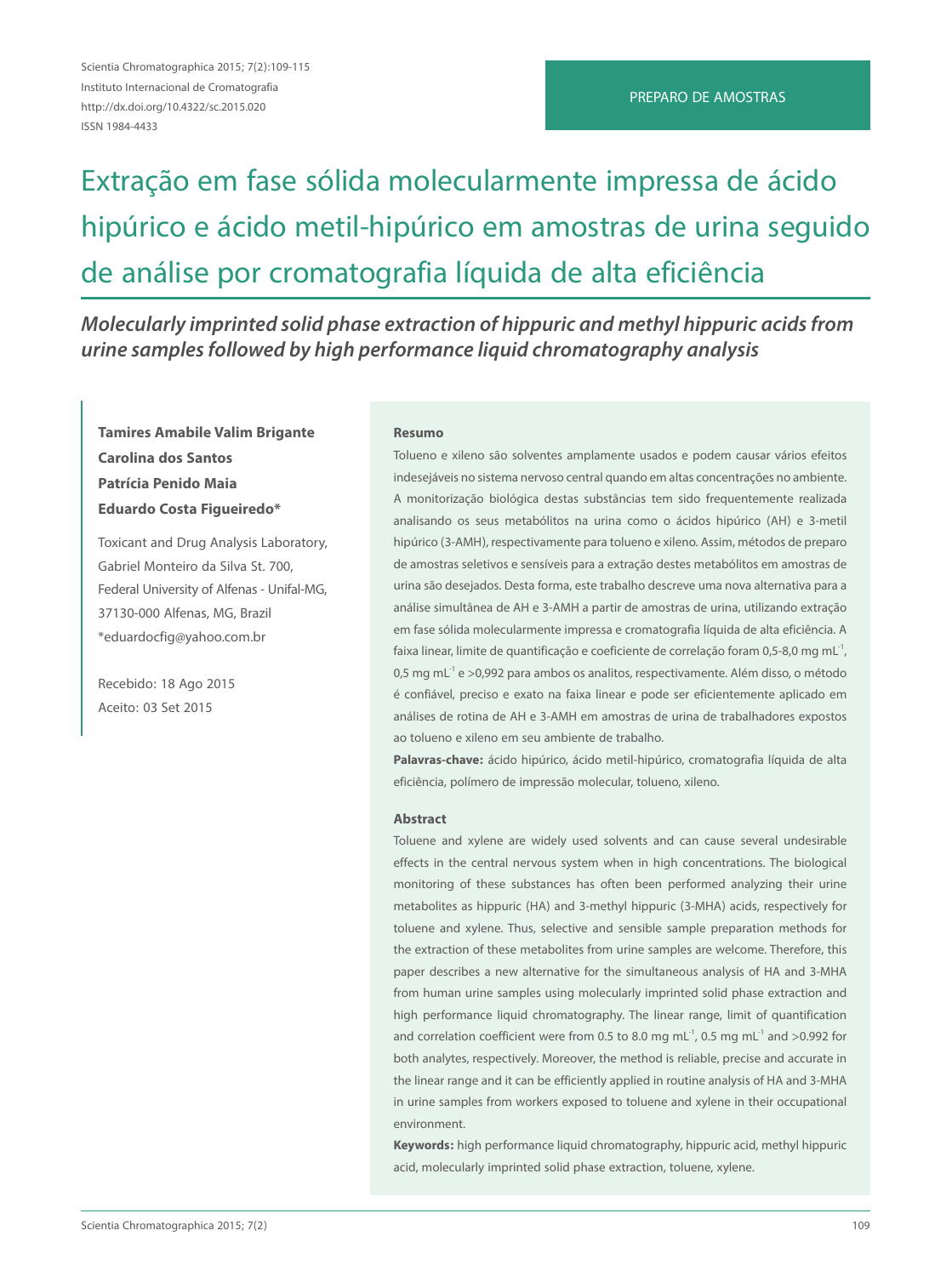as biological samples<sup>[8-11]</sup>, food<sup>[12,13]</sup>, water<sup>[14,15]</sup>, etc. However, molecularly imprinted solid phase extractions of HA and 3-MHA have not been reported so far, to the best of our knowledge. So, in the present paper we evaluate the efficiency of a new MIP for selective extraction of HA and 3-MHA from human urine samples, followed by high performance liquid chromatography

## **1. Introduction**

Toluene and xylene are organic solvents widely used in industries in the production of resins, paints, paint thinners, glues, fuels, among others. In high environmental concentrations, these compounds can be easily absorbed during breathing, causing several health problems mainly in the central nervous system $[1]$ . The biological monitoring of these solvents has often been accessed by the determination of their metabolites in urine samples, for example, the hippuric (HA) and 3-methyl hippuric acids (3-MHA) for toluene and *para*xylene, respectively<sup>[2]</sup>. The biological exposure index for HA and 3-MHA in Brazil are 2.5 and 1.5 g per gram of creatinine<sup>[3]</sup>.

The HA and 3-MHA quantifications frequently depend on a previous sample preparation procedure based on either solvent<sup>[1]</sup> or solid phase (SPE) extractions<sup>[4]</sup> to eliminate undesirable interferents present in urine, as for example, proteins, salts, lipids and organic compounds. In this way, selective, sensible, simple and fast extraction procedures are welcome instead of the conventional techniques, as those based on molecular imprinting for example<sup>[5]</sup>. Molecular imprinted polymers (MIPs) are alternative materials that have been highlighted in literature due to their high selectivity when compared with other sorbents. These polymers consist of a rigid three-dimensional network synthesized around a template molecule, which is usually the analyte itself $[6]$ . After the synthesis, the material is washed to remove the mold and the polymer acquires binding sites able to re-bind the template<sup>[6]</sup>. The sorbents commonly used in SPE present retention mechanism based on hydrophobic interactions, with the disadvantage of co-eluting interfering species. In MIPs, these non-specific interactions are minimized, prevailing specific bonds between the polymer and the template molecule or other molecules similar to the  $template^{[7]}$ .

Several studies have been published in recent years demonstrating the usefulness of the MIPs in the extraction of several compounds from different matrices

**2.1. Instrumentation** A water bath from B. Braun Biotech International (Melsungen, Germany) was used for the polymers synthesis. The pH was adjusted with a NT PH2 pH-

analysis with UV detector.

**2. Experimental**

meter from Nova Técnica (São Paulo, Brazil) equipped with a combined glass electrode. A spectrophotometer UV-Vis Biomate 5 (Thermo Electron Corporation, Rochester, USA) operating at 228 nm was used during the washing and adsorption experiments. All the chromatographic analyses were performed in a HPLC Shimadzu model LC-10AV (Kyoto, Japan) equipped with a LC-10ATvp pump, a CTO-10ASvp column oven, a SIL-10AF automatic injector, a SPD-10Avp UV detector and a Supelcosil™ LC-18 reverse-phase column (150  $\times$  4.6 mm, 5 µm particle size) from Supelco<sup>®</sup> (Bellefonte, PA, USA) protected by a similar guardcolumn (10 x 4.0 mm). A Visiprep DL vacuum manifold from Supelco® (Bellefonte, USA) was employed in the SPE.

#### **2.2. Reagents and solutions**

Ultrapure water was obtained from a Milli-Q Plus gradient water system (Millipore, São Paulo, Brazil). 3-MHA, 4-vinylpyridine, ethylene glycol dimethacrylate, 2,2'-azobisisobutyronitrile (all from Sigma-Aldrich®, Steinheim, Germany) and HPLC grade acetonitrile (Vetec, Rio de Janeiro, Brazil) were used in the synthesis as template, functional monomer, crosslinker, initiator and solvent, respectively. Ethyl acetate, methanol, acetone and hexane (all of HPLC grade) used during the extraction optimization were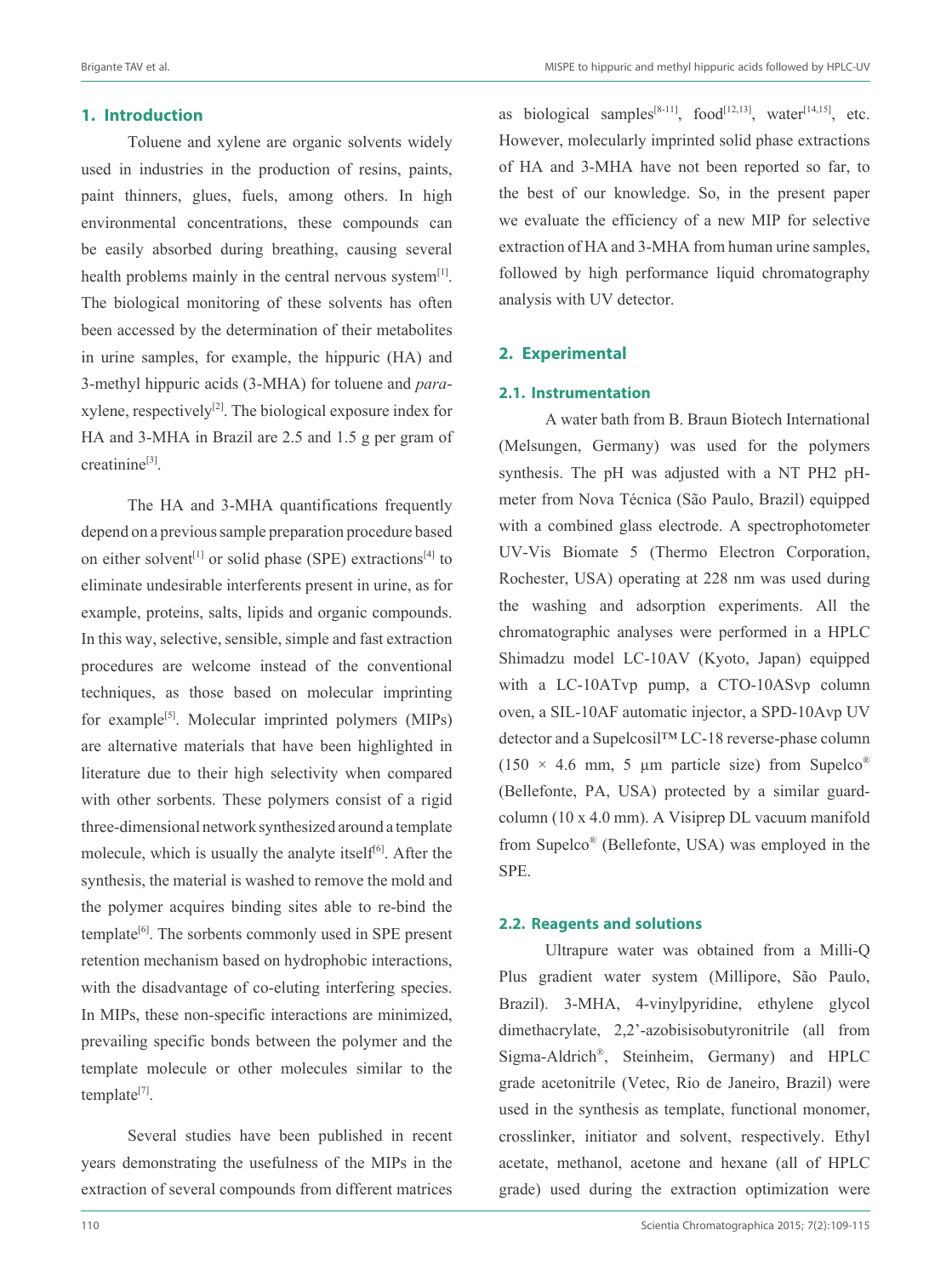purchased from Honeywell (Muskegon, USA). The sodium hydroxide and nitric acid were purchased from Labsynth (Diadema, Brazil) and Dinâmica (Diadema, Brazil), respectively. Standards solutions of 50 mg m $L<sup>-1</sup>$ HA and 3-MHA (Sigma-Aldrich, Louis, USA) were prepared in methanol and stored in amber flasks at -4°C.

# **2.3. MIP synthesis**

The MIP synthesis was performed as described by Vieira et al.[9]. 2.0 mmol of 3-MHA (template), 8.0 mmol of 4-vinylpyridine (functional monomer), 40.0 mmol of ethylene glycol-dimethacrylate (crosslinking reagent), 1.5 mmol of 2,2'-azobisisobutyronitrile (initiator) and 11 mL of acetonitrile were added into a 100 mL glass flask, and the mixture was purged with nitrogen during 20 min to eliminate  $oxygen^{[16]}$ . The flask was sealed and maintained in a water bath during 24 h at 60°C. After this, it was opened and the polymer was ground in a mortar. A steel graduated sieve was used to select the particles <150 µm in size. Finally, 50 mg of the MIP was packed into a SPE cartridge and submitted to consecutives washing cycles with 3 mL of methanol to eliminate the template and residues from the synthesis. The polymer was considered clean when no spectrophotometric signal (at 228 nm) was observed in the eluates from washing cycles. The non-imprinted polymer (NIP) was synthesized by the same way, except for template addition step.

### **2.4. Samples**

The urine samples handling was approved for the Ethics Committee of the Federal University of Alfenas (no: 23087.001825/2009-81). All samples were collected in an appropriate flask and filtered before the analysis. The HA and 3-MHA standard solutions were prepared by fortifying a blank urine samples (from individuals non-exposed to toluene and xylene) with specific concentrations.

#### **2.5. Molecularly imprinted solid phase extraction**

A solid phase extraction (SPE) cartridge contained 50 mg of MIP were conditioning with 3.0 mL

Scientia Chromatographica 2015; 7(2):109-115 111

of ethyl acetate and 5.0 mL of water at 1 mL min-1. Next, 1.0 mL of standard/sample was percolated through the cartridge and the HA and 3-MHA were retained in the MIP. Finally, 1.0 mL of mobile phase (792:200:8-v/v/v water:methanol:acetic acid) was employed to elute the analytes. 20 µL of the eluate were injected in the HPLC system.

#### **2.6. Chromatographic conditions**

The guard and analytical columns were maintained at 40ºC and the UV detector was set at 228 nm. The 792:200:8 (v/v/v) water:methanol:acetic acid was used as isocratic mobile phase at  $1.3 \text{ mL min}^{-1}$  flow rate, and the injection volume was 20 µL.

## **2.7. Validation**

The method validation was carried out according to the Guidance for analytical methods validation of Brazilian Health Surveillance Agency (ANVISA) and the FDA's Guidance for Industry for Bioanalytical Method Validation $[17,18]$ .

Calibration curves (linear regression analysis) were constructed by plotting peak areas of the HA and 3-MHA (subtracted from the blank) vs. the original concentrations.

Intra-assay precision and accuracy were determined by six replicates assay with blank urine spiked with three concentrations. The assays were realized at the same day. Inter-assay precision and interassay accuracy were evaluated by analyzing three values of concentration at three different days.

Robustness test was performed evaluating the method susceptibility to the changes on the experimental conditions. Younden test consists in a factorial combination of two variables from seven parameters that result in eight assays. The results of assays are statistically analyzed to estimate the influence of the chosen parameters in the analytical method $[19,20]$ .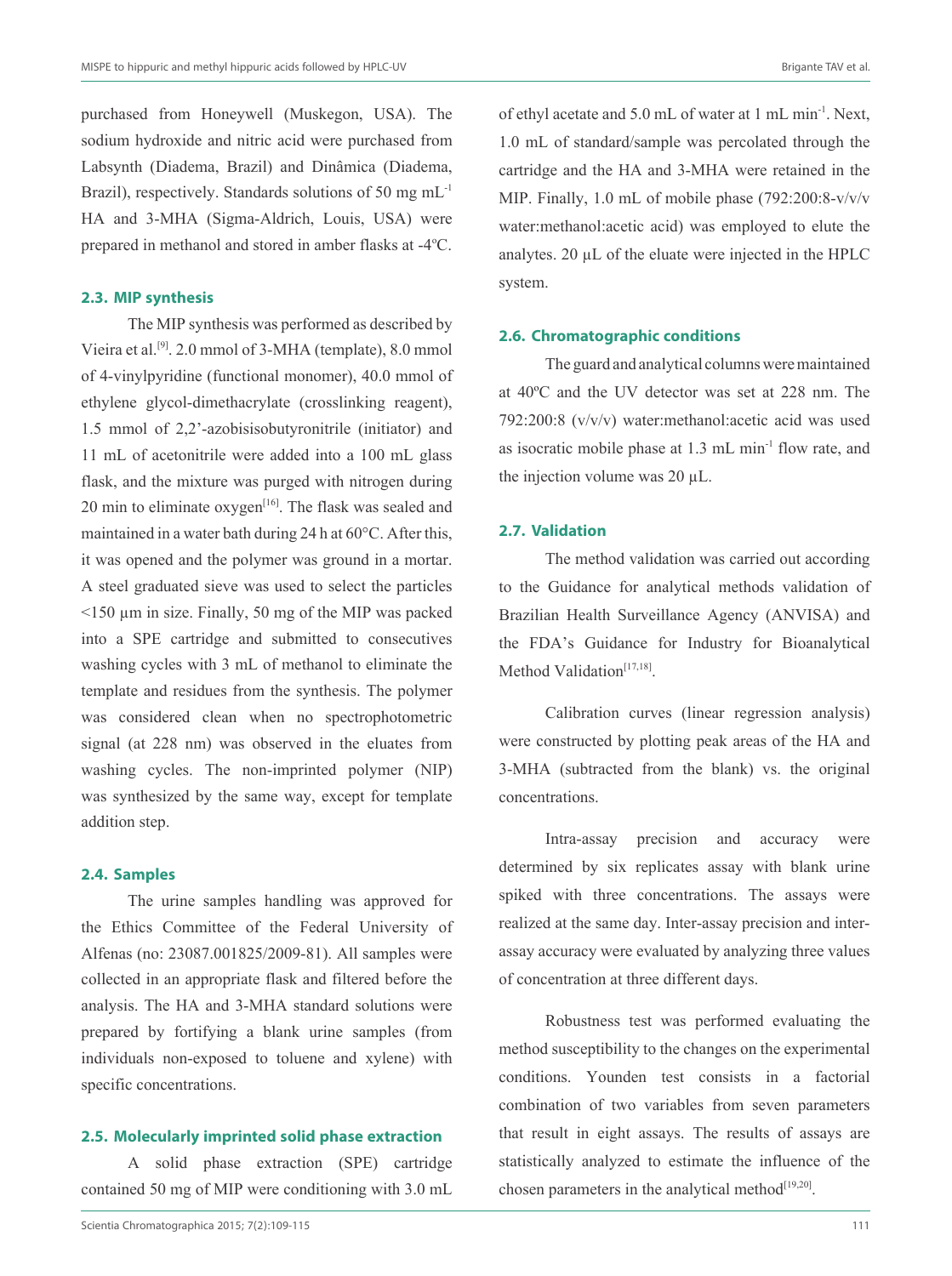#### **3. Results and discussion**

The spectrophotometric signal of each fraction of methanol (3.0 mL) used in washing procedure was gradually decreasing until its total absence after about 20 cycles. So, 20 cycles were considered enough to clean completely the MIP.

All the optimization studies were carried out by using a blank urine sample (from individuals non-exposed to toluene and xylene) fortified with  $0.5$  mg mL $^{-1}$  of HA and 3-MHA. The initial conditions were: i) conditioning with 5 mL of 0.5 mol  $L<sup>-1</sup>$  nitric acid aqueous solution and 10 mL of water, ii) extraction of 2 mL of standard/ sample and iii) elution with 1 mL of methanol. All the solutions were flowed through a cartridge with 100 mg of MIP at 1 mL min-1.

Initially, methanol and mobile phase (792:200:8 - v/v/v water:methanol:acetic acid) were evaluated as eluent and no differences were observed in terms of analytical signal. On the other hand, when the methanol was used, the obtained chromatogram presented more peaks of concomitants attesting that this solvent was less selective as eluent in comparison with the mobile phase. Therefore, mobile phase was selected as the working condition.

The washing step has been often used to eliminate interferents bonded to the MIP by unspecific interactions without to elute the own analytes<sup>[21]</sup>. In this way, several washing solvents were appraised and the results are presented in Figure 1. As can be seen, the analytes were almost completely eluted during the washing when polar solvents (methanol, water and acetonitrile) were used. Additionally, the best results in terms of recoveries were found when no washing step was used. Moreover, the chromatographic profiles obtained after extraction using hexane as washing solution were very similar with those obtained without washing steps, and no interferents peaks were observed in the retention times of the analytes. Thus, the SPE procedure was optimized without any washing step.



**Figure 1.** Effect of the washing solutions in the extraction recovery.



**Figure 2.** Relation between the recovery rates of hippuric Acid (HA) and 3-Methyl hippuric acid (3-MHA) and the amount of MIP used into the cartridge.

The sample pH was studied from 3.0 to 10.0 (without buffer), and the best extraction efficiency was obtained for pH 3.0. Therefore, hydroxyl groups from the analytes are in their uncharged form, whereas the amine group from the 4-vinylpyridine is positively charged, resulting in an ion-dipole interaction.

The mass of MIP into the cartridge was tested from 50 mg to 150 mg, and 50 mg was selected as working condition because it presented good adsorption efficiency and a low resistance to the flow. Additionally, for masses  $> 50$  mg, an increase in the HA retention was observed, probably due to its chemical similarity with the 3-MHA, as well as lower molecular weight. As it can be seen in Figure 2, recovery rates of HA and 3-MHA were equal by using 50 mg of MIP in the cartridge.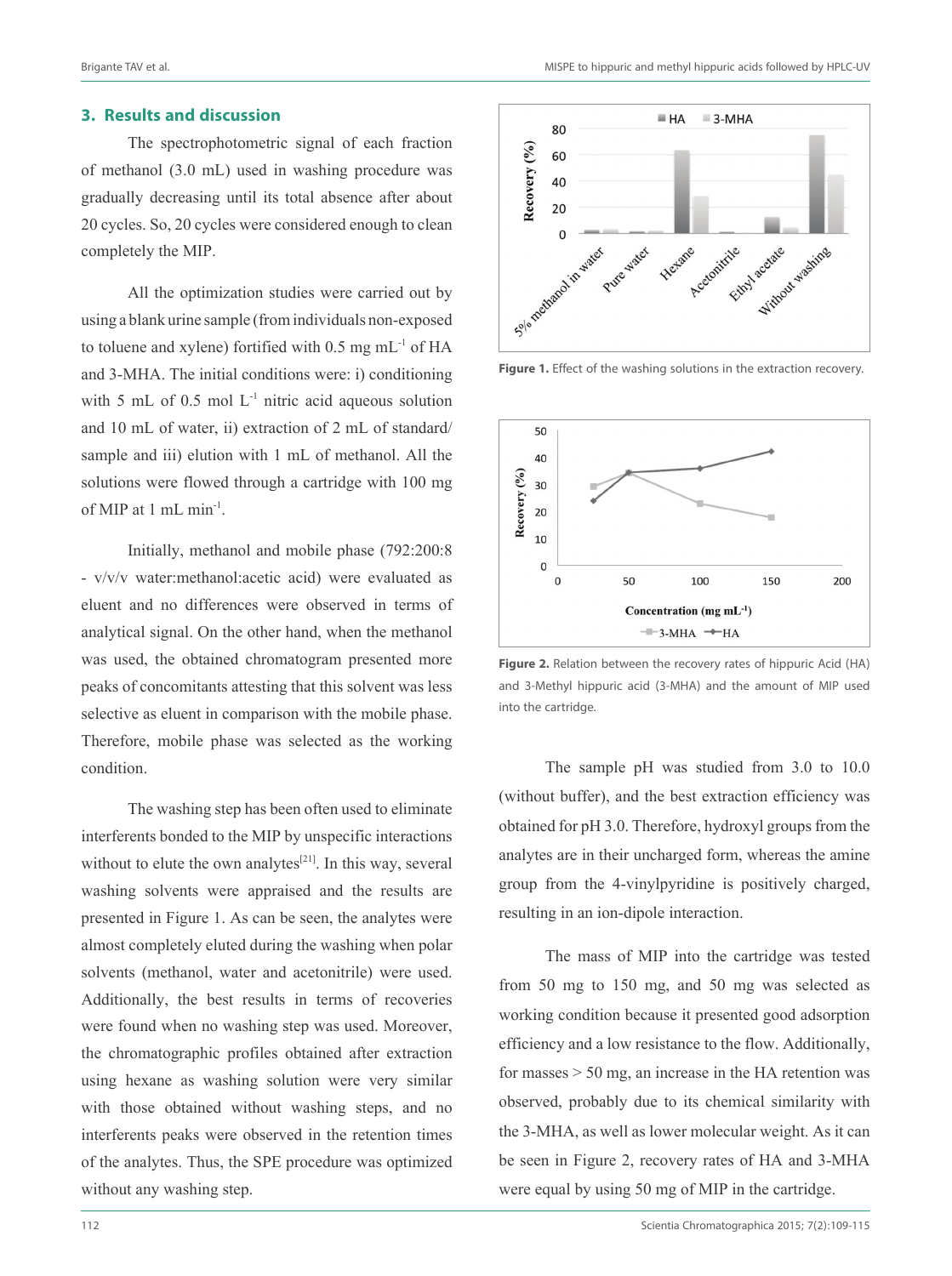The final condition of extraction was defined by A) conditioning with 3 mL of ethyl acetate; B) conditioning with 5 mL of ultra pure water; C) sample extraction; D) elution with 2 mL of water:methanol:acetic acid (792:200:8. v/v). Figure 3 shows a typical chromatogram of a urine sample fortified with 3 mg mL-1 of HA and 3-MHA, and extracted by these conditions before the HPLC analysis. As it can be seen, there are not interferent peaks in the chromatogram, attesting the selectivity of the molecularly imprinted solid phase extraction.

NIP is a polymer synthesized on the same conditions at MIP, using the same reagents e following the same procedure. However the template is not added at the synthesis mixture and the selective cavities are not formed. Due to absence of the selective cavities,



**Figure 3.** Chromatogram of extraction of HA (A) and 3-MHA (B) from urine by SPE using MIP as extraction phase.

the efficiency of extraction using NIP cartridges were 46.05% to HA and 20.09% to 3-MHA, whereas for MIP the values were 60.53% to HA and 58.63% to 3-MHA. The lower adsorption capacity of the NIP can be explained by the absence of selective biding sites.

The limit of quantification was defined as  $0.5$  mg mL $^{-1}$  to HA and 3-MHA. Calibration curves were established from 0.5 mg  $mL^{-1}$  to 6.0 mg  $mL^{-1}$  for both analytes. These ranges include the biological exposure index values that are 1.5 and 2.5 g  $g^{-1}$  of creatinine to HA and 3-MHA, respectively $[3]$ , adopting the creatinine excretion of about 1.5 g  $L^{-1}$ . Equations and determination coefficients were  $y = 236064x + 24718$  and 0.9966 to HA and  $y = 177220x - 46872$  and 0.9921 to 3-MHA.

Precision and accuracy values of both analytes are presented in Table 1. The results of precision and accuracy were expressed as a percentage of the relative standard deviation and relative error, respectively, and the obtained results attested that the method is precise and accurate.

Robustness was evaluated by Youden test as described previously. Table 2 shows the analyzed parameters, factorial combination and equations used to calculate the influence of each condition. Signal (+) was attributed to the value correspondent to nominal

|  | Table 1. Accuracy and precision of HA and 3-MHA calculated as relative error and RSD values. |  |  |  |  |  |  |  |  |  |  |  |  |
|--|----------------------------------------------------------------------------------------------|--|--|--|--|--|--|--|--|--|--|--|--|
|--|----------------------------------------------------------------------------------------------|--|--|--|--|--|--|--|--|--|--|--|--|

|               |                            | Concentration $(mg.mL^{-1})$ | 0.5     | 3.0     | 6.0      |
|---------------|----------------------------|------------------------------|---------|---------|----------|
|               | Accuracy RE <sup>1</sup>   | Intra-assay $(n=5)$          | $-2.00$ | 10.30   | $-13.00$ |
| Hippuric      | (9/6)                      | Inter-assay $(n=3)$          | $-6.00$ | 8.70    | $-0.50$  |
| Acid          | Precision RSD <sup>2</sup> | Intra-assay $(n=5)$          | 8.41    | 8.18    | 4.94     |
|               | (9/6)                      | Inter-assay $(n=3)$          | 8.07    | 2.57    | 1.70     |
|               | <b>Accuracy RE</b>         | Intra-assay $(n=5)$          | 9.10    | 6.70    | 11.00    |
| 3-metthyl     | (9/6)                      | Inter-assay $(n=3)$          | 9.40    | $-0.30$ | 8.00     |
| hippuric Acid | Precision RSD              | Intra-assay $(n=5)$          | 7.97    | 7.22    | 8.29     |
|               | (% )                       | Inter-assay $(n=3)$          | 0.85    | 9.48    | 3.15     |

<sup>1</sup>Relative error, <sup>2</sup>relative standard deviation.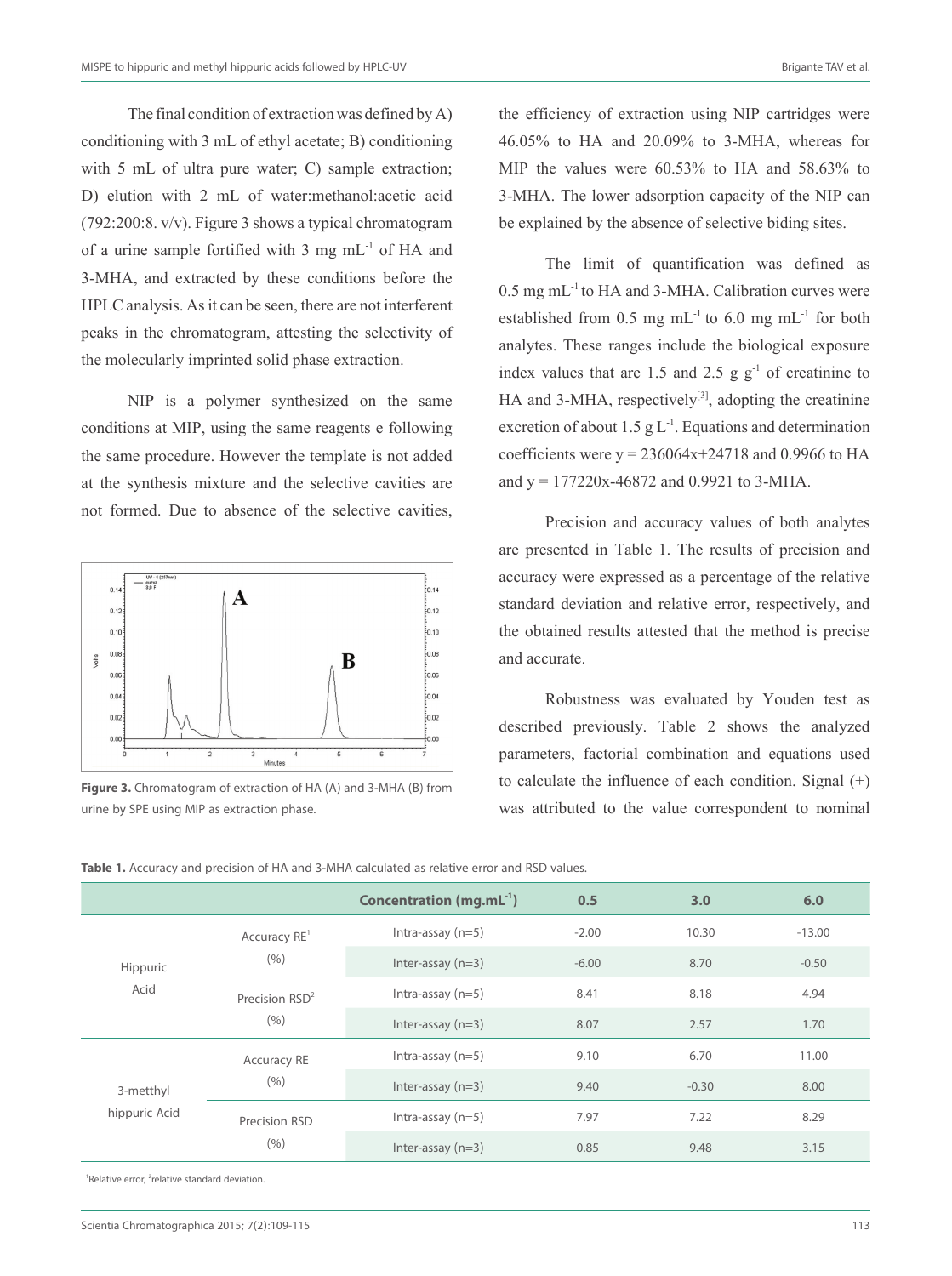|                             | <b>Nominal</b> | <b>Variation</b><br>$(-)$ | <b>Factorial Combination</b> |                |                          |                          |                |        |                |                          | <b>Formula for</b>          |  |
|-----------------------------|----------------|---------------------------|------------------------------|----------------|--------------------------|--------------------------|----------------|--------|----------------|--------------------------|-----------------------------|--|
| <b>Parameters</b>           | $(+)$          |                           | $\mathbf{1}$                 | $\overline{2}$ | 3                        | $\overline{a}$           | 5              | 6      | $\overline{7}$ | 8                        | variation effect            |  |
| Methanol in mobile<br>phase | 200mL          | 204mL                     | $^{+}$                       | $^{+}$         | $^{+}$                   | $+$                      | $\overline{a}$ |        |                |                          | $(a+b+c+d)/4 - (e+f+q+h)/4$ |  |
| Column temperature          | $40^{\circ}$ C | $35^{\circ}$ C            | $+$                          | $+$            | $\overline{\phantom{a}}$ | $\overline{\phantom{a}}$ | $+$            | $+$    |                |                          | $(a+b+e+f)/4 - (c+d+g+h)/4$ |  |
| Sample volume               | $1.0m$ L       | $1.1m$ L                  | $^{+}$                       |                | $^{+}$                   | $\overline{\phantom{a}}$ | $+$            |        | $+$            | $\overline{\phantom{a}}$ | $(a+c+e+q)/4 - (b+d+f+h)/4$ |  |
| Room temperature            | $20^{\circ}$ C | no control                | $+$                          | $+$            |                          |                          |                |        | $+$            | $+$                      | $(a+b+q+h)/4 - (c+d+e+f)/4$ |  |
| Elution volume              | $2.0m$ L       | 1.8mL                     | $^{+}$                       |                | $^{+}$                   |                          |                | $^{+}$ | ٠              | $^{+}$                   | $(a+c+f+h)/4 - (b+d+e+q)/4$ |  |
| Urine pH                    | pH 3,0         | pH 3,2                    | $^{+}$                       |                |                          | $+$                      | $+$            |        |                | $+$                      | $(a+d+e+h)/4 - (b+c+f+q)/4$ |  |
| Ethyl acetate volume        | $3.0m$ L       | 3.2mL                     | $^{+}$                       |                |                          | $^{+}$                   | $\overline{a}$ | $+$    |                | $\overline{\phantom{a}}$ | $(a+d+f+q)/4 - (b+c+e+h)/4$ |  |
| <b>Results</b>              |                |                           | a                            | $\mathbf b$    | $\epsilon$               | d                        | e              | f      | q              | h                        |                             |  |

#### **Table 2.** Analytical parameters, Youden test factorial combination and equations used to evaluated robustness.

Table 3. Effects on concentration results caused by changing conditions.

| <b>Parameters</b>                  | <b>Concentration HA (%)</b> | <b>Concentration 3-MHA (%)</b> |
|------------------------------------|-----------------------------|--------------------------------|
| Volume de methanol in mobile phase | 16.10                       | 13.59                          |
| Column temperature                 | $-0.29$                     | 6.58                           |
| Sample volume                      | $-9.53$                     | $-4.17$                        |
| Room temperature                   | 6.39                        | 3.41                           |
| Elution volume                     | $-18.66$                    | $-9.60$                        |
| Urine pH                           | 3.63                        | 4.05                           |
| Ethyl acetate volume               | 2.18                        | 7.96                           |

conditions and a signal (-) was attributed to value corresponding to the variation. The influence of each parameter is showed in Table 3. The more influential parameter was the elution volume, showing that more caution is required to this parameter when performing the extraction. Nevertheless the method can be considered robust because the variation values are statistically acceptable.

The method was used to analyze HA and 3-MHA in different samples from healthy volunteers from our laboratory, and the obtained concentrations were lower than the biological exposure indexes for HA and 3-MHA.

# **4. Conclusions**

In this paper, a fast, simple and practical method to simultaneous analyzes HA and 3-MHAfrom urine samples was developed and validated. The molecular imprinted polymer showed to be a very useful tool to extract these analytes from urine. Precision, accuracy, selectivity, linearity and robustness were satisfactory.

Therefore this analytical method can be employed to routine analysis of HA and 3-MHA for biological monitoring of occupationally exposed workers to organic toluene and xylene.